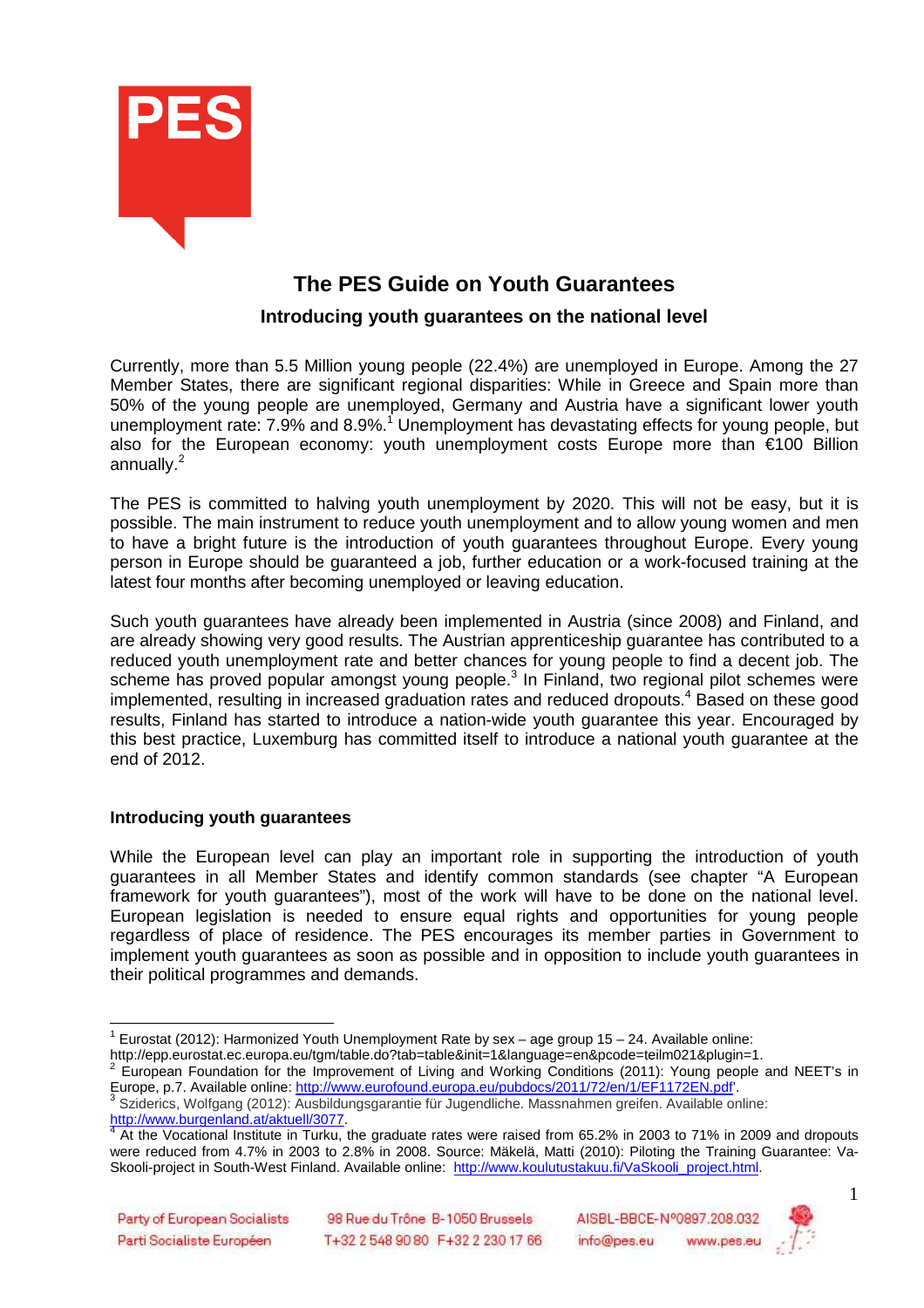Every Member State has a different starting point and therefore each national youth guarantee will look different. The best practices from Austria and Finland will have to be adapted to the respective national circumstances and labour market. Rather than one single law, youth guarantees are packages of different legislation, financial programmes and political initiatives. In order to introduce youth guarantees, it is important to negotiate an agreement between the government (national, regional and community level), employers, employees, education institutions, social partners and civil society representatives.

All youth guarantees are likely to be based on the following pillars:

- a comprehensive package of measures to create new, decent jobs;
- a strong focus on vocational education and professional training system;
- stronger active labour market policies;
- improved education systems.

The youth guarantee should apply to young people until the age of 25 year, and for those in third level education until 30 years. Moreover, it should include a strong gender mainstreaming approach in all four pillars.

It is close to impossible to immediately introduce a youth guarantee, which comes into affect four month after a young person lost a job or left the education system especially in countries with a very high youth unemployment level. For those countries it will be necessary to define a plan in different stages: for example, for the first years, a youth guarantee is offered after one year of being unemployed or leaving the education system; the period young people have to wait will be reduced every year by one month, until it reaches four months. All along, the goal must be a creation of a full youth guarantee, even if this seems difficult at first. It is necessary to protect future generations and the return on investments will be very high.

For the implementation of the youth guarantee, a good flow of information between all stakeholders is crucial. For this purpose, an advisory council could be set up, consisting of all stakeholders, meeting regularly to provide each other with information on the current development. Furthermore, they also need to agree on monitoring the process of job creation and placement services.

#### **Job creation**

A precondition for making youth guarantees work, especially in regions with a very high youth unemployment rate, is the creation of new, decent jobs for women and men. It is obvious that the conservative and neoliberal conviction is wrong, that jobs will be created automatically only by improving the framework conditions for companies. Despite the good economic performance before the crisis, already then, unemployment in Europe and especially youth unemployment was still unacceptably high. Since the beginning of the crisis, the conditions for job growth has deteriorated: in times of low economic growth or even economic decline, more jobs are lost than created.

To overcome high youth unemployment rates in Europe, all Member State governments and the European institutions have to develop new policies to actively create jobs. These policies must be based on the following four elements:

- improving the overall economic performance in Europe;
- supporting companies to create new jobs for young women and men;
- creating jobs for young people in the public sector;
- giving specific support to the sectors with the highest job creation potential.

It is no surprise that those countries which experience the biggest economic difficulties and are undergoing the harshest austerity measures have the highest youth unemployment rates, especially Greece and Spain. Companies create new jobs if their business goes well and if they

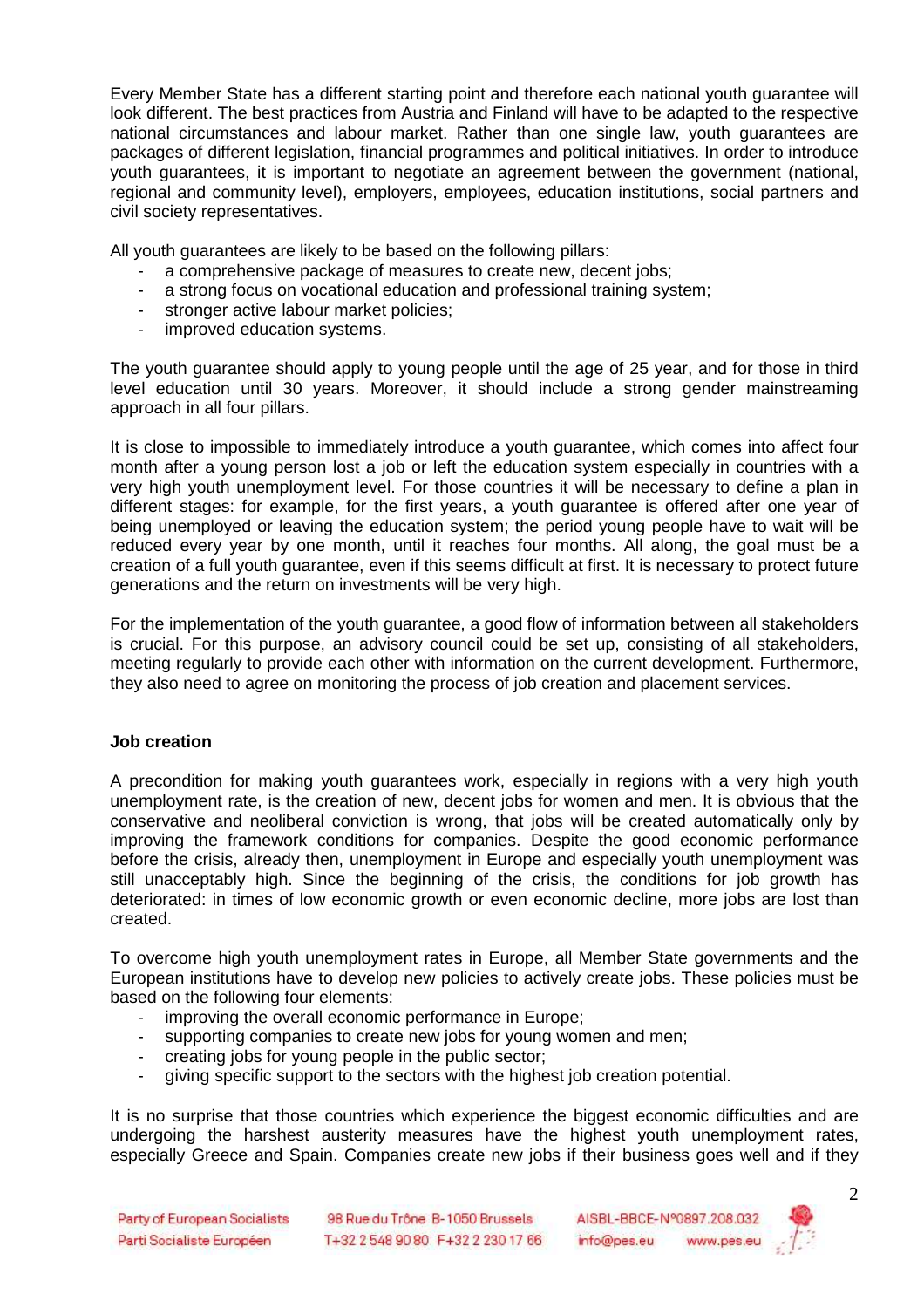receive new orders. Therefore, more must be done to support economic growth. Investments to support the real economy are needed. Structural reforms, which increase the innovativeness of European companies are essential (for a more detailed proposal see the declaration of the PES leaders from 28 June 2012).

A major challenge is to increase the employment of young people in the private sector. One of the possible measures is to oblige companies to employ more young people. In theory, the introduction of quotas is an option (for example, out of every ten newly employed, at least one person must be under the age of 30), but such a measure has not been introduced anywhere successfully. More acceptable is a system in which every company, which has reached a certain size (for example ten employees), has to provide an apprenticeship training position under the dual education system. Additionally, unless the company is in severe economy difficulty, it has to employ the trainee after the end of his or her training. Especially for companies that receive public financial support, conditions on employing young people can be formulated. For example, these companies should be obliged to pay back state funds if they force massive lay-offs while in good economic standing.

A very successful tool against youth unemployment is to give direct financial support to companies employing young people. Many countries have started to exempt from taxes those companies who give a job to a young person. They also directly pay the young employee's social security contributions. Some countries go further and also pay a part of the young people's salary, for example in Austria, Finland, Portugal and Spain. Programmes to support the employment of young women need to be introduced. Specific subsidies should also be given to companies employing young people from disadvantaged backgrounds, such as young migrants, youth whose parents depend on social benefits and young people from minorities, such as Roma. However, it is important to ensure that these measures are not abused by companies to increase their profits on the expenses of tax payers, for example by hiring young people only as long as they receive public subsidies. The subsidies companies receive should be conditional on the company employing the young person for a longer period.

In addition, financial resources for public employment must be used much better to employ young people. The Scandinavian example proves that a high level of public employment can have a very positive effect on economic growth, if the role of new employees is linked to supporting companies and to increase their competitiveness. Public sector employment is beneficial to the economy especially when it is focused in services that support labour market participation and access, like jobs in the employment services, in education and vocational training, in research, development and innovation and in the care sector. Increasing employment in bureaucracy on the other hand can be counter-productive. More efforts are needed to find new jobs for young women who were especially affected by austerity cuts in the public sector. When employing new staff, public authorities should give preference to young people, giving them a chance to gain first work experiences. Reducing the age of employees in public services, such as employment agencies, would also help to understand the special needs of young people and to integrate them in the labour market.

Specific public support is needed in those sectors, which have the highest employment potential in the near future, namely green growth, the information and communication sector and the health sector. To ensure that employment in these sectors grows as fast as possible public investments need to be increased and private investments encouraged. In the green sector alone, up to 2.8 million jobs could be created by  $2020$ .<sup>5</sup> In order to ensure that these jobs are accessible to both women and men, a specific number of green jobs should be allocated to women. For a detailed proposal on strengthening these sectors see the declaration of the PES leaders, adopted on 28 June 2012.



 <sup>5</sup> European Wind Energy Association (2011): Employment. Available online: http://www.ewea.org/fileadmin/swf/factsheet/8\_employment.pdf.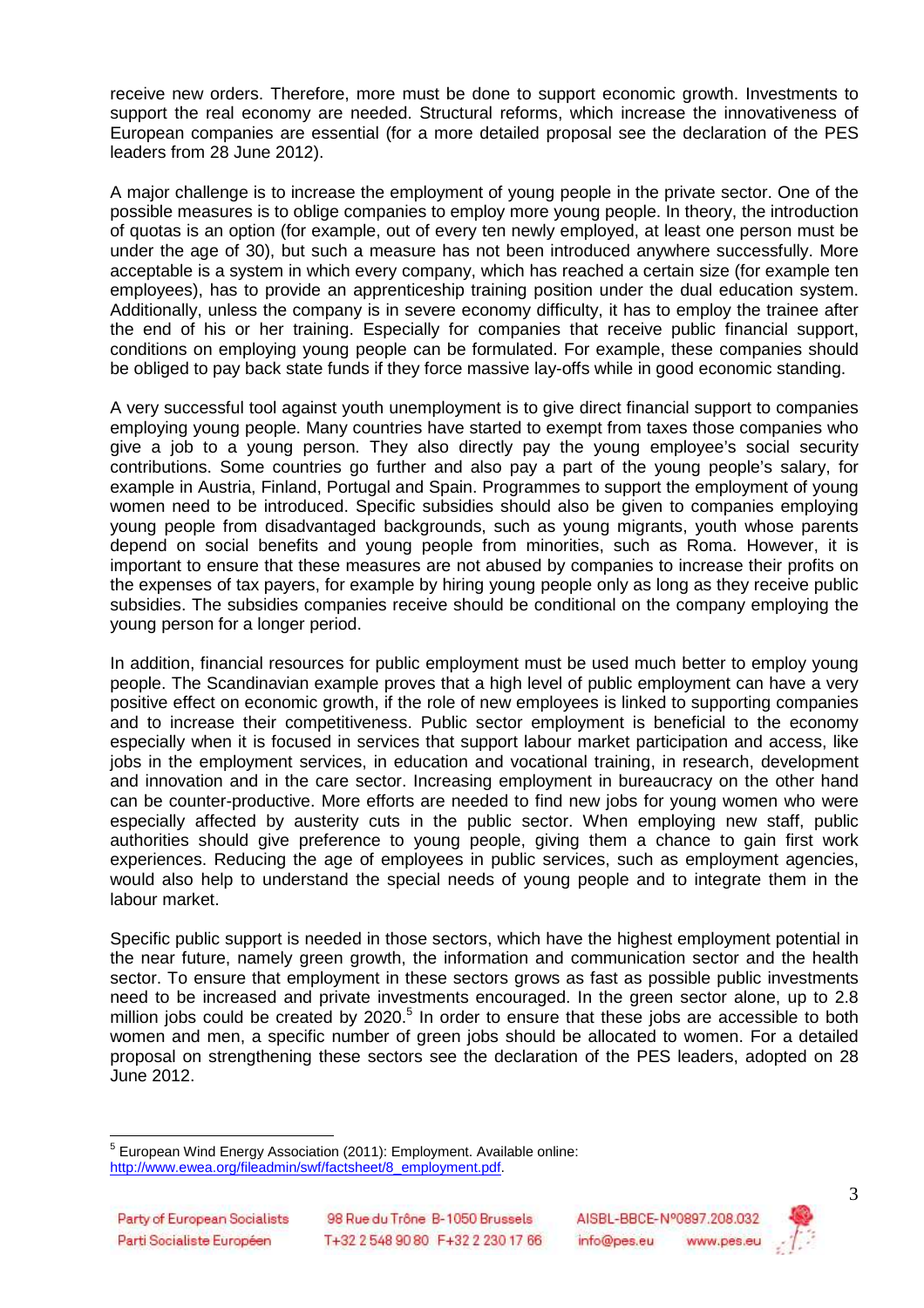#### **Reforming vocational and educational training**

Strong vocational and educational training systems are essential for the success of youth guarantees. Whether young people manage the transition between school and work depends a lot on the quality and the structure of these systems. The so called dual education system, where a balance of school-based education and training at the work-place is achieved, has proven to be the most successful in reducing the rate of youth unemployment and it leads to higher salaries of the employees.<sup>6</sup> In general, transition rates into employment are higher when training is provided by companies, which is also valid for disadvantaged young people.<sup>7</sup>

Reforming vocational training systems is one of the preconditions for youth guarantees to work. The successful best practice example of the dual education system should be carefully studied by all Member States. It combines vocational education in a vocational school with on-the-job training in a company. Employers and the educational institutions are jointly responsible for the vocational training of young people. At the end of the vocational education  $(2 - 4$  years, depending on the sector), the students receive a formal degree, which enable those who cannot continue to work in the company they have been training in, to quickly find a job, which they have been qualified for. Since the student works several years in one company, it is attractive for the employer to "take over" the students at the end of their vocational training period. In Germany, 57% of the apprentices are employed in the same company after graduating.<sup>8</sup>

To introduce the dual education system, a negotiated agreement between educational institutions, the national government, employers and social partners is necessary. The government needs to commit itself to provide a sufficient amount of places in vocational schools, if necessary by financing new vocational schools and well-educated teachers. Employers commit themselves to provide enough vocational training places at the workplace, in all sectors. If necessary, the state can oblige companies to provide vocational training places, depending on their size (for example for every 10 employees, one vocational training place must be offered). In case the number of training places provided by the private sector is not sufficient, the government must provide additional, fully-fledged supra-company work-based vocational training places in which apprentices can receive the necessary workplace based training.<sup>9</sup> In joint responsibility, social partners and vocational schools agree on the curricula of the different streams for each sector. For countries which so far relied on systems, which are predominantly school-based or work-based systems, the balance between vocational education and on-the-job training needs to be improved, by either fostering vocational education or on-the-job training.

Early guidance in schools helps young people to decide between tertiary education and vocational training and to choose the sector they want to work in. To ensure that young people complete their

http://epp.eurostat.ec.europa.eu/tgm/refreshTableAction.do?tab=table&plugin=1&pcode=teilm021&language=en. A study from the Austrian Institute for Bildungsforschung der Wirtschaft (IBW) shows a strong correlation of -0.72 between the youth unemployment rate (15 – 19 years old) and the apprenticeship rate (share of 15-year-old persons starting apprenticeship training). Data from the Bundesländer, source: DG Employment, Social Affairs and Inclusion (2011): Low youth unemployment resulting from company-based vocational training and PES focus on apprenticeship

<sup>8</sup> Bundesinstitut für Berufsbildung (2011): Datenreport zum Berufsbildungsbericht 2011. Available online: http://datenreport.bibb.de/html/3691.htm.



 6 Those Member States that have introduced a dual education system have a lower youth unemployment rate than the other. Member States that have introduced the dual education system are the following: Belgium (Wallonia), Denmark, Germany, Finland, France, Ireland, Luxembourg, the Netherlands, Austria, Portugal, Slovenia. Youth unemployment rate, statistics from Eurostat. Available online:

training. p.7.<br><sup>7</sup> Duall Vealt Duell, Vogler-Ludwig (2011): Analytical Paper on youth guarantees: The Role of Public Employment Services in youth integration. A Review on European good practices. p.23. Available online: http://www.economix.org/Analytical%20paper%20youth.pdf.

<sup>&</sup>lt;sup>9</sup> Federal Ministry of Labour, Social Affairs and Consumer Protection (2011): Youth and Work in Austria. p. 57. Available online:

http://www.bmask.gv.at/cms/siteEN/attachments/7/8/3/CH2394/CMS1320223144806/jugend\_und\_arbeit\_englisch\_intern et\_17.10.2011.pdf.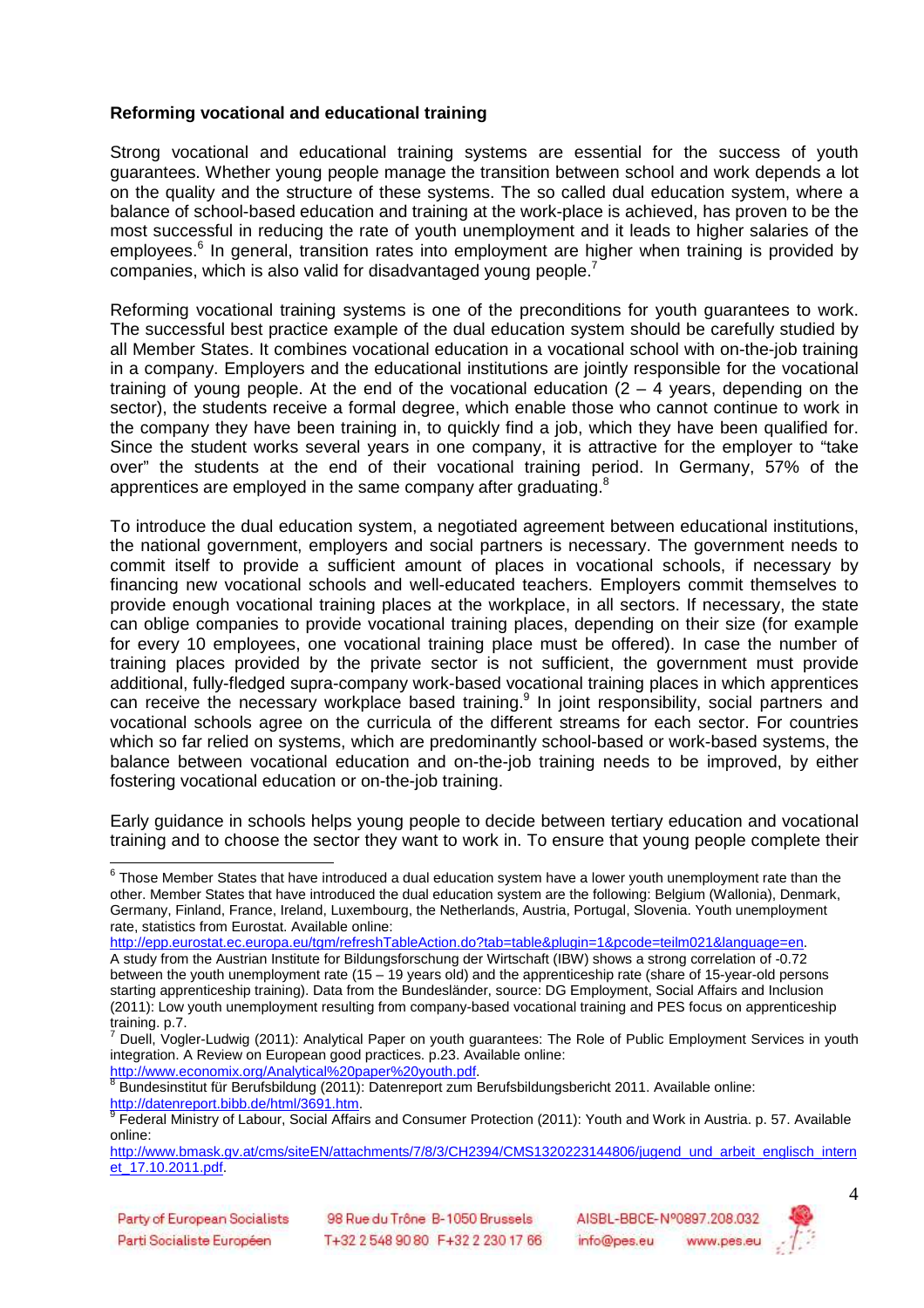training in the dual education system, an early warning system is necessary to prevent early-drop outs. Especially for young people from disadvantaged backgrounds, specific support is needed. In Denmark, a quality patrol visits all vocational schools to guide and counsel young apprentices as well as to disseminate good practices.<sup>10</sup> In light of an increasing flexibility on the labour market and higher skill needs in the future, it is important that students can change the profession they receive training for and they are able to continue with tertiary education after they have graduated the dual education system.

Vocational and educational trainings have to offer equal opportunities to women and men. Trainings and apprenticeships' choices are still gender-segregated, which has an impact on the labour market: women are de facto overrepresented in jobs which require fewer qualifications, which are lower paid and which do not allow for social progress. It is crucial to offer women and men opportunities in non-traditional sectors, for example by providing specific subsidies to girls and women who take up apprenticeships in male-dominated sectors, as done in Austria.

#### **Stronger active labour market policies**

To help young people entering the labour market after they have finished their education, strong active labour market policies and professional employment services are needed. A very important role, especially for matching decent jobs with skilled workers, is played by the public employment agencies. For youth guarantees to work, four criteria must be fulfilled:

- Employment agencies need to be equipped with sufficient and well educated staff;
- Employment agencies must have a large tool-box of policy instruments at their disposal to help young people to improve their skills:
- All vacancies and the profiles of job searchers need to be brought together in a central data base;
- Employees need to be accompanied and supported throughout their life time.

Most employment services in Europe have little or no specific programmes to place young people in new jobs. Since many young people are looking for their first job, or have little work experience, they often need tailor-made support. Therefore, staff who are specifically trained to place young people should be employed and the number of cases each of these staff members is in charge of must be reduced. Instead of merely informing young people about available vacancies, the employment agents need to be able to evaluate the skills of young people, to assess whether the person is "ready" for the labour market or whether it is better to offer further education or training measures. In addition, staff should be sensitised and trained on gender equality and gender mainstreaming, improving access to decent jobs and non-traditional sectors for women.

It is essential that the agents quickly identify youth in need of extra assistance. Individual action plans, which are prepared in close cooperation with the young person, have proven to be very successful. They allow for tailor-made counselling and to take the specific interests of young people into account. One of the fundamental problems of counselling youth in need is that decisions are often made "over the heads" of the young people.<sup>11</sup> Furthermore, clear regulations about the frequency of meeting and in-depth interviews with the young unemployed are necessary. But all these should be agreed on in close cooperation with the person in need.

To be able to provide young people with the necessary skills, a large tool-box must be available for the employment agents. They must be able to choose from education and vocational training programmes, language courses and apprenticeships, which are offered by the state to all young

Recommendations for Activiation Policies. P. 20. Available online:



<sup>&</sup>lt;sup>10</sup> DG Education and Culture (2012): Conference Report: Reducing Early School Leaving. Efficient and Effective Policies in Europe. p.2. Available online: http://ec.europa.eu/education/school-education/doc/esl/report\_en.pdf.

Kieselbach, Treiser: Long-term unemployment and the risk of social exclusion among young people in Europe:

ftp://ftp.cordis.europa.eu/pub/improving/docs/g\_ser\_social\_exclusion\_kieselbach.pdf.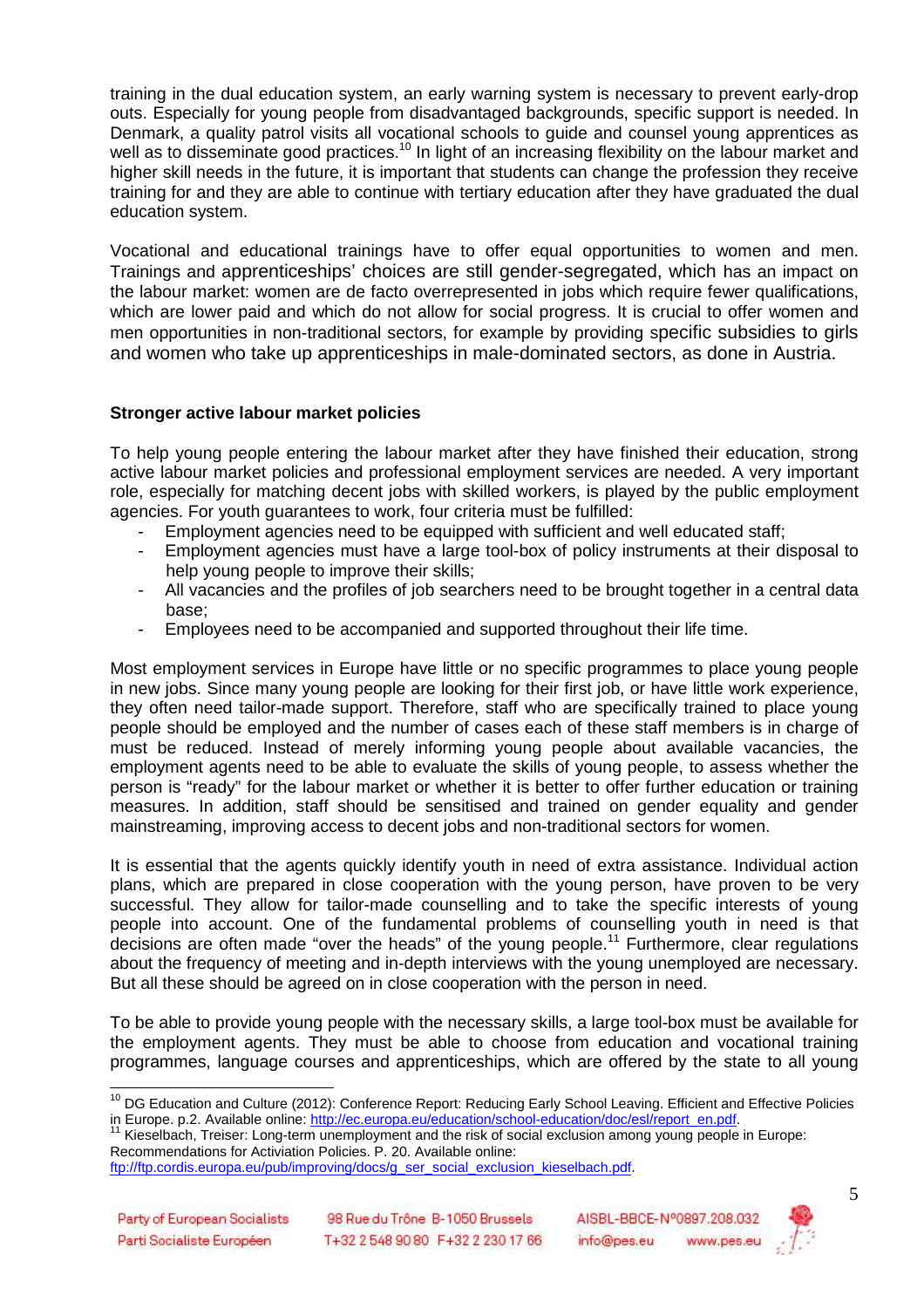people in need. Pilot projects in Germany have proven that building on the strengths of young people and emphasizing them towards future employers is more successful (and cheaper) than trying to overcome their weaknesses.

To ensure that employers find the most suited employees and that young people find the best job available, a central database should be set up in each Member State. On the one hand, these should include detailed information about the skills of the young people and their strengths, rather than only information about their degrees and their work experiences. On the other hand, all vacancies must be registered in this database. To this end, employers should be obliged to inform the employment agencies about vacancies and unemployed need to inform the agency that they are looking for a job. This database must be accessible to the public employment services as well as employers and the young unemployed. The Europe-wide job database EURES, which lists vacancies and job requests, needs to be enlarged and receive further funding. The cooperation between national employment agencies should be improved, allowing for a better Europe-wide match of those looking for skilled employees and those looking for jobs. To allow for more mobility, language courses should be offered and partly financed by the European Union.

An early activation strategy is crucial to reach young people. This requires a close cooperation between schools, social workers, public employment services and community groups. In France, NGOs were contracted with public employment services to organise outreach activities in disadvantaged neighbourhoods, in youth clubs and to migrant groups.<sup>12</sup> Such innovative ideas are needed, especially to reach early school leavers and to register them in the public employment services, allowing them to receive the necessary support. Sweden for example has established a Facebook account for their public employment services.<sup>13</sup>

#### **Improving education**

To ensure that young people have the skills required for the jobs of the future, the quality of pre-, primary, secondary and tertiary education needs to be improved. In the future, the number of highskilled jobs will increase considerably, while more and more unskilled jobs will disappear.<sup>14</sup> Looking at those countries with the best results in terms of education outcomes (the so called PISA test), in particular Finland, the solution to higher skill levels is twofold: ensuring sufficient investments in the education system and reforming the structures to provide young people independent of their background high-quality education.

Finland increased its public expenditure on education from 6.01% of GDP in 2000 to 6.81% in 2009.<sup>15</sup> The average public expenditure of the EU Member States for education is only 5.44% (2009), while some countries spend even less than 5% of the GDP (Slovakia 4.09%, Romania 4.24%, Czech Republic 4.38%, Bulgaria 4.58% and Italy 4.7%).<sup>16</sup> As a precondition for better education systems in Europe, the PES demands that expenditure for education in all Member States is raised to at least 6% of GDP. Like in Finland, this money should be used to employ more and better educated teachers and social workers, to improve the equipment and infrastructure in

<sup>16</sup> Eurostat (2012): Public expenditure on education. Available online:



  $12$  DG Employment, Social Affairs and Inclusion (2011): Youth guarantees, public employment services approaches and measures for low skilled young people. P. 10. Available online: http://ec.europa.eu/social/BlobServlet?docId=6825&langId=en.

<sup>13</sup> DG Employment, Social Affairs and Inclusion (2011): Youth guarantees, public employment services approaches and measures for low skilled young people. P. 11. Available online:

http://ec.europa.eu/social/BlobServlet?docId=6825&langId=en. Prof. Zagame, Paul (2012): Gleaning Insights from Economic Modelling into the future of Employment in Europe; presentation at CEPS in Brussels on 23 February 2012.

Eurostat (2012): Public expenditure on education. Available online:

http://epp.eurostat.ec.europa.eu/tgm/table.do?tab=table&init=1&language=en&pcode=tsdsc510&plugin=1.

http://epp.eurostat.ec.europa.eu/tgm/table.do?tab=table&init=1&language=en&pcode=tsdsc510&plugin=1.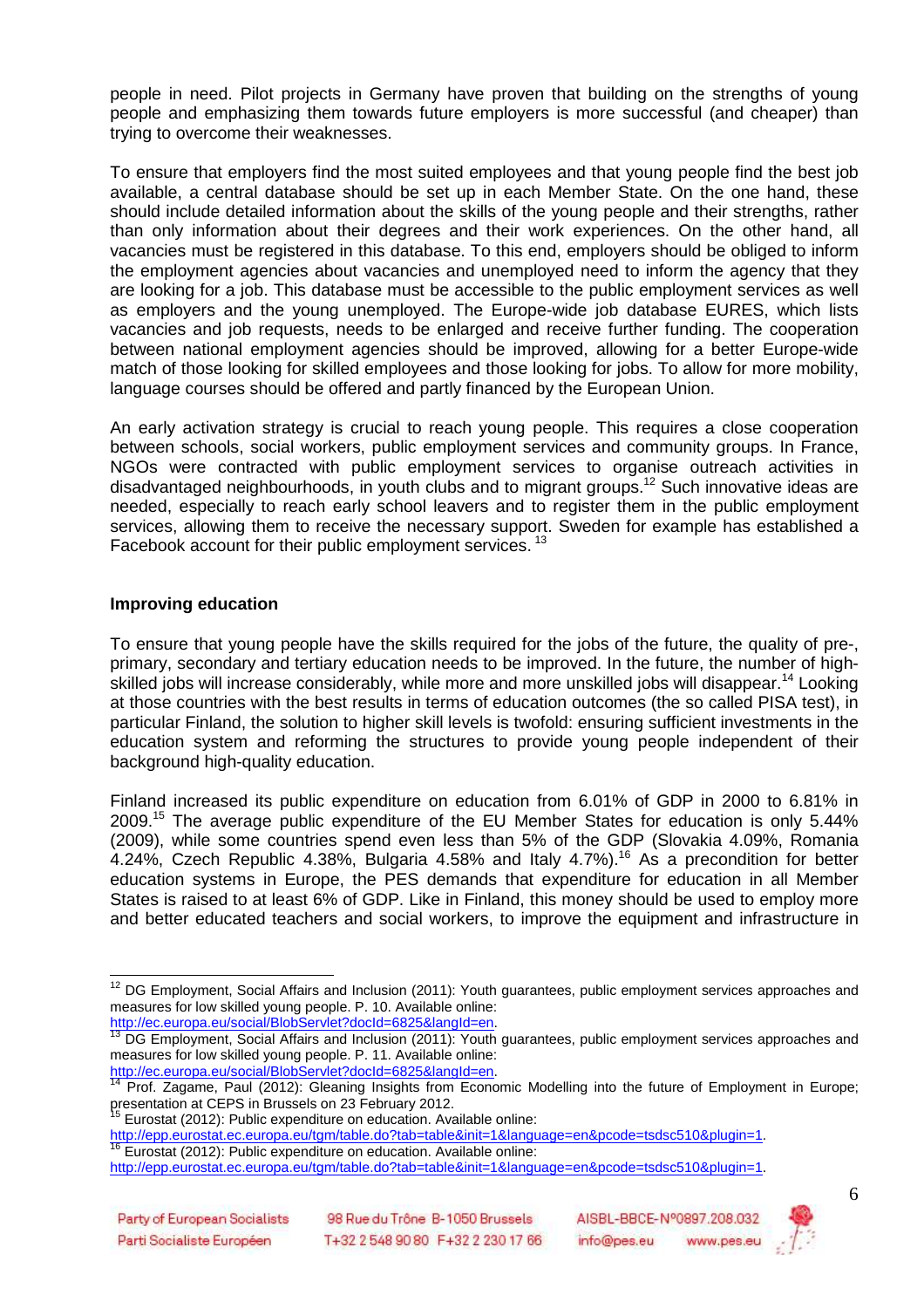schools, to properly monitor schools whether qualitative education targets are achieved and to regularly update school curricula.<sup>17</sup>

In many countries, young people from disadvantaged backgrounds have big difficulties to achieve good education outcomes. They have disproportional school dropout rates and are more likely to be effected by unemployment. To increase the chance for every citizen to receive a decent job, the education systems need to be reformed and made more penetrable. Several studies suggest that school systems in which young people stay in school the entire day rather than only in the morning are better in integrating youth from disadvantaged backgrounds. The same applies for systems which differentiate between the achievement levels of young people only late in the educational career (comprehensive schools). In addition, early warning systems need to be introduced to ensure that young people in danger of dropping out of school receive specific support. More social workers need to be employed and they must work closely together with teachers and the school's management. In particular, for pupils with migratory background, additional language courses need to be provided from the earliest age as possible. In Switzerland, language courses are provided in nursery schools as an early intervention.

To bring early school leavers back to school and to allow them to receive a formal school certificate, second-chances opportunities need to be set up. In France, public employment services together with schools have agreed on a second-chance initiative for young people who are between the ages of 18 to 25 and have no formal education degree. They receive tailor-made support, consisting of adult mentoring, specific work experiences and remedial education.<sup>18</sup>

To successfully manage the transition from education to work, guidance and tailor-made counselling by public employment services should already start during compulsory education. Young people should not only be equipped with the necessary skills and competences when leaving schools, but they need to have a clear idea of how to make the big step into the labour market and they need to know where they can find help. In Denmark, youth guidance centres provide guidance services in close cooperation with public employment services, starting from the  $8<sup>th</sup>$  grade of compulsory education.<sup>19</sup>

#### **Taking into consideration a gender perspective when introducing youth guarantees**

In some of the EU countries hit hard by the crisis, young women are more likely to be unemployed than men, such as in Greece or Italy. In addition, in all EU Member States young women are much more affected by low paid and precarious work. If equal access to the labour is not addressed properly and immediately from a young age on, Europe risks creating an even bigger gap between women and men on the labour market at a later stage. Therefore, when implementing youth guarantees, the specific causes of youth unemployment among women must be addressed. Gender segregation in education needs to be overcome, by training teachers better on supporting young women, by mainstreaming gender issues in curricula, by providing specific guidance for young women to access decent jobs after their education and to finance specific programmes for young women in danger of dropping out of the education system. European and national legislation needs to be enacted to overcome the discrimination of women on the labour market, especially with regards to wages and time-management (leaves). In addition, a better balance between professional and private life needs to be ensured, by strengthening parental leave systems and by providing accessible, affordable and good quality care facilities and services for children. Not only



<sup>&</sup>lt;sup>17</sup> Darling-Hammond, Linda (2009): Steady Work: How Finland is Building a Strong Teaching and Learning System. Available online: http://annenberginstitute.org/VUE/pdf/VUE24\_Darling.pdf.

Duell, Vogler-Ludwig (2011): Analytical Paper on youth guarantees: The Role of Public Employment Services in in youth integration. A Review on European good practices. p.23. Available online: http://www.economix.org/Analytical%20paper%20youth.pdf.

<sup>&</sup>lt;sup>19</sup> DG Education and Culture (2012): Conference Report: Reducing Early School Leaving. Efficient and Effective Policies in Europe. p.3. Available online: http://ec.europa.eu/education/school-education/doc/esl/report\_en.pdf.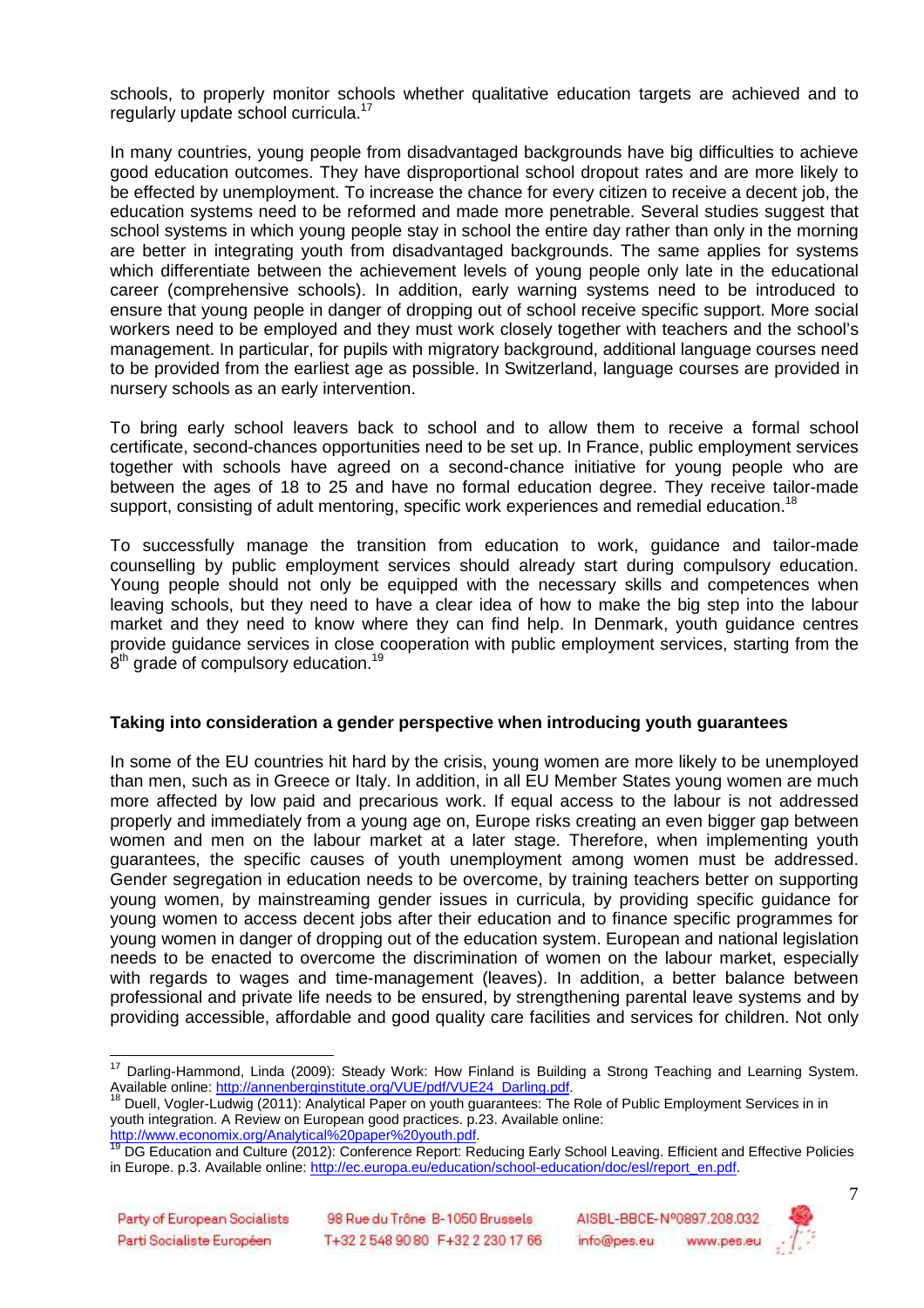is a strategy for better work-life balance essential as part of employment strategies for women, but it also fosters a better balance of responsibilities between women.

#### **Supporting national youth guarantees with a European framework**

The high youth unemployment in most European Member States is a test for the functioning of the European Union. If the Member States and the European institutions are not able to solve this problem together and in mutual solidarity, the success of the European project is threatened. Countries which have a very high youth unemployment rate need support from the EU and other Member States. Providing this help is in the interest of the countries that currently have lower youth unemployment, not least to support their own economy and to prevent social instability in Europe.

While the creation of jobs, the strengthening of the education and vocational training systems and the provision of more active labour market policies is mainly a national competence, the EU can support Member States in this exercise. The European Parliament and the European Commission were already very helpful in identifying the most successful systems to reduce youth unemployment, namely the introduction of comprehensive youth guarantees closely linked with job creation measures.

In a next step, a package of European measures needs to be implemented, making youth guarantees become a reality throughout Europe. This must consist of four elements:

- Adopting a European framework for youth guarantees, making it obligatory for each Member State to introduce a youth guarantee, guaranteeing that every young person in Europe is offered a job, further education or work-focused training at the latest four months after leaving education or after becoming unemployed;
- Adopting minimum criteria for youth guarantees, in order to avoid an abuse of the idea of youth guarantees and to ensure that young people are not pushed into precariousness;
- A programme to financially support the introduction of youth guarantees, especially in the countries were they are disproportionally high;
- Mainstreaming the aim of reducing youth unemployment in all EU policies and programmes.

To ensure that every Member State implements a youth guarantee, they should be obliged to do so under the Europe 2020 Strategy and the European Semester. The 2013 Annual Growth Survey should call on Member States to swiftly introduce youth guarantees and the accompanying policy measures. In the country specific recommendations the Commission needs to remind Member States to make progress on the introduction and for countries refusing to improve the situation of young people, sanctions should be envisaged.

To achieve some coherence of the youth guarantees, to ensure equal rights and standards for all European citizens and to prevent an abuse of the system, common minimum standards must be defined for youth guarantees across the EU. The European Commission is already working on specific Council recommendations, which is a first step to introduce such minimum criteria. Member States and European institutions need to agree that a top priority is the creation of new jobs for young women and men. In this regard, the austerity-only policies conservative governments have forced on Europe need to be replaced by growth and jobs-enhancing reforms and European investment strategy. To strengthening vocational training, the introduction of a dual education system should be underlined and Member States should receive support to do so. While the creation of new apprenticeships and internships can be an important step to provide young people with more work experiences, it is essential that these tools are not used to employ young people without payment and without formal recognition. Therefore, minimum criteria for internships need to be defined in European legislation, ensuring amongst other that internships are paid, that the term of the internship is limited to maximum of six months, that working hours are defined and

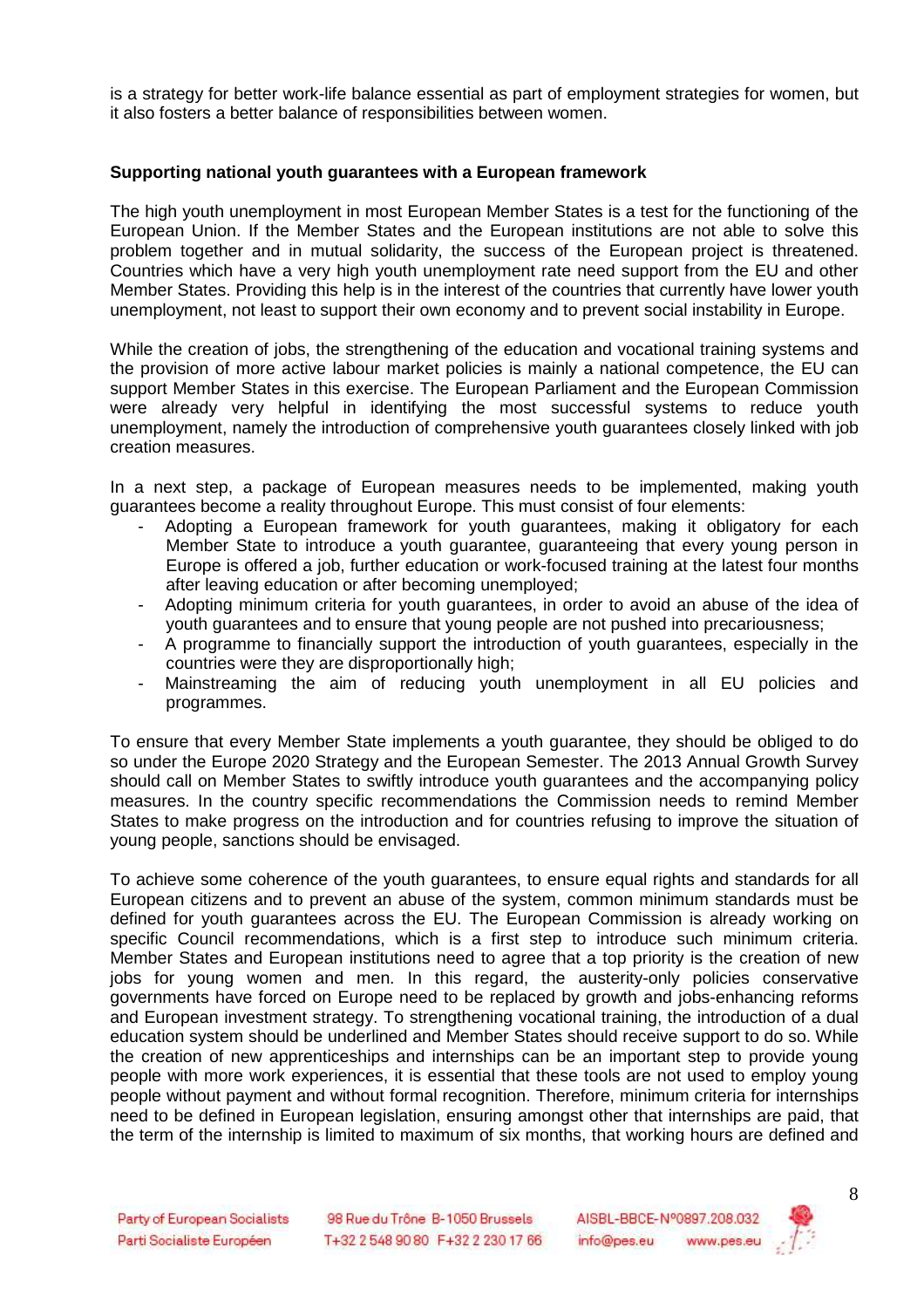in line with European legislation, that the internship have a learning element included, that a work contract must be signed and that interns receive a report at the end of the internship.

Iit is essential for countries with the highest youth unemployment rates to receive European funding to introduce youth guarantees. In the European Social Funds, 23 billion Euros remain unspent. The PES demands that at least 10 billion Euros of these funds are reallocated to youth unemployment measures. For this plan to succeed, all the 27 implementation plans for the European Social Fund between the Member States and the European Commission need to be reopened. Even though this is a bureaucratic and difficult exercise, it can make large amounts of funds available for the creation of new jobs for young people. However, in order to ensure that the newly available funds can be used properly, the procedure of spending the funds needs to be simplified, the local administration in charge of the projects need to be made more effective and the amount of national co-funding required needs to be reduced.

To ensure sufficient funding for the mid-term, a new budget line for a European Youth Employment Programme should be included in the Multi-annual Financial Framework (MFF), either as a separate budget line or as part of a more comprehensive European Social Fund. These funds should finance European, national, regional and local programmes for job creation for young people in the private and public sector. In addition the funds should be available for strengthening the vocational training and education systems as well as for upgrading employment agencies. Naturally, those countries with the highest youth unemployment rate must receive the biggest financial support through this programme.

The aim of reducing youth unemployment needs to be mainstreamed in all EU policies and programmes. First and foremost, the austerity-only policies being enforced by conservative governments on the entire EU need to be relaxed. Member States need to be allowed to invest in their young people and to provide them with decent jobs. Not only the European Social Fund, also other Structural Funds, but even funds for agricultural policy and the European foreign policy should be used to create new jobs for young people. In addition, public procurement rules could be adapted to ensure that companies employ more young people.

#### **Financing the introduction of youth guarantees**

Introducing youth guarantees is much cheaper than not introducing them. The European agency Eurofound estimated that in 2008, youth unemployment in 21 Member States cost the EU more than  $\epsilon$ 100 Billion.<sup>20</sup> This estimation only includes the economic costs, but not further consequences of youth unemployment on health, the level of crime and unpaid taxes on foregone earnings. $21$ Therefore the real costs of youth unemployment are much higher than 100 billion Euros annually, especially since youth unemployment peaked in recent years. Introducing youth guarantees, financially supporting job creation, stronger education and vocational training systems and strengthening employment agencies will be much cheaper for the state than to continuously bear the costs of youth unemployment. Eurofound estimates that the reintegration of 10% of Europe's young people (NEETs)<sup>22</sup> would achieve a yearly saving of €10 Billion. The reintegration of 20% of Europe's NEET's would amount to yearly savings of  $\epsilon$ 21 Billion.<sup>23</sup>

 $\overline{\phantom{a}}$ 



<sup>&</sup>lt;sup>20</sup> European Foundation for the Improvement of Living and Working Conditions (2011): Young people and NEET's in Europe, p.7. Available online: http://www.eurofound.europa.eu/pubdocs/2011/72/en/1/EF1172EN.pdf.<br>21 Transition of the state of the state of the state of the state of the state of the state of the state of the

<sup>21</sup> European Foundation for the Improvement of Living and Working Conditions (2011): Young People and NEET's in Europe. Available online: http://www.eurofound.europa.eu/pubdocs/2011/72/en/1/EF1172EN.pdf p.5.

People between 15 and 24 neither in education, employment nor in training. European Foundation for the Improvement of Living and Working Conditions (2011): Young People and NEET's in Europe. p.2. Available online: http://www.eurofound.europa.eu/pubdocs/2011/72/en/1/EF1172EN.pdf.

 $^{23}$  European Foundation for the Improvement of Living and Working Conditions (2011): Young People and NEET's in Europe. p.5. Available online:

http://www.eurofound.europa.eu/pubdocs/2011/72/en/1/EF1172EN.pdf.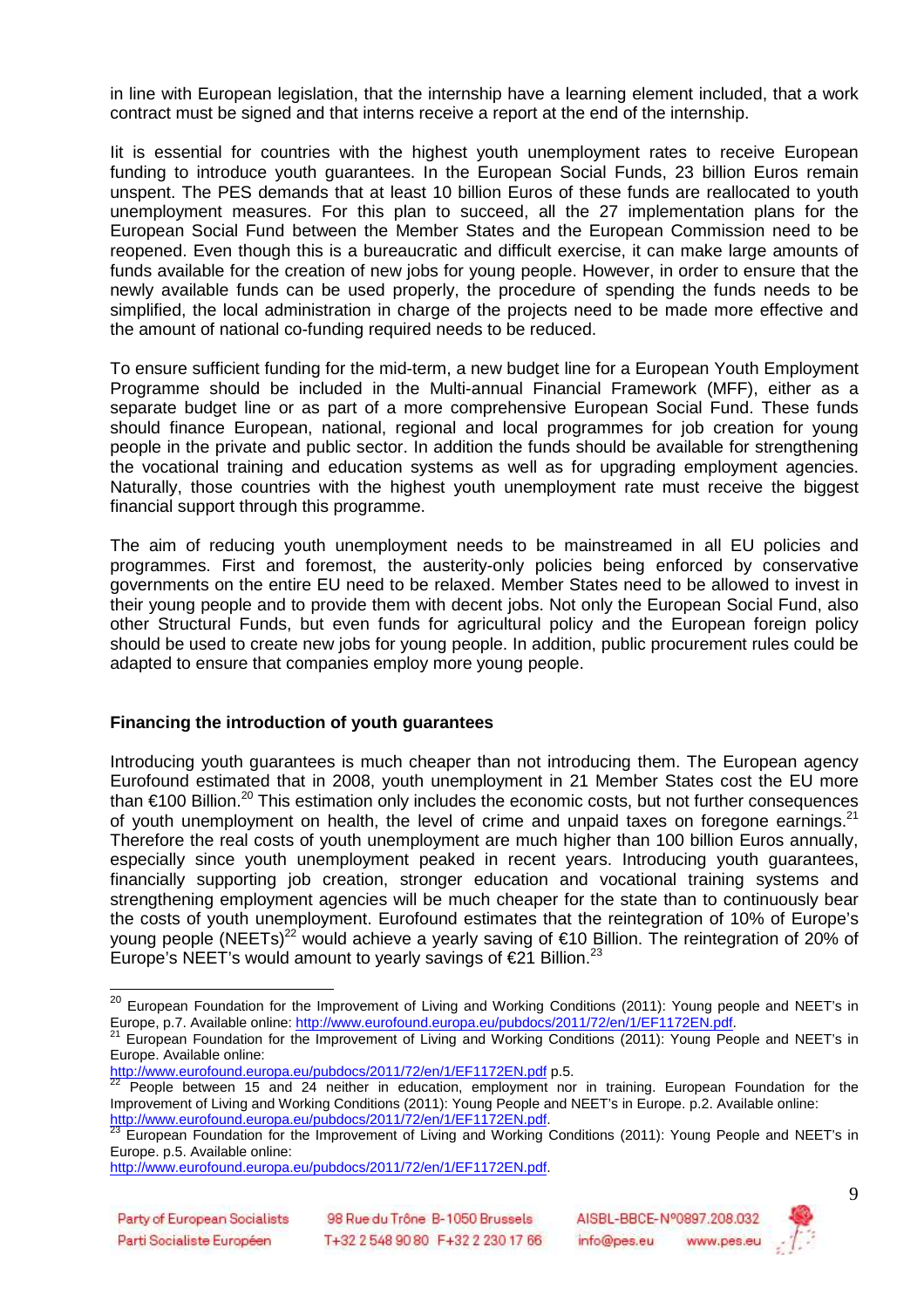The Austrian employment ministry estimates that its investments to implement the youth guarantee pay off after five years. In 2011, Austria spent 0.2% of the GDP on labour market activities for young people and apprenticeship subsidies: €382 Million on public employment services and €200 Million on subsidies for company-based apprenticeships. After graduating the dual education system, a young employee earns on average €28'272, this equates to an annual salary raise of €4556 for his or her entire work life, compared to somebody only having finished compulsory education.<sup>24</sup> Investing in the future of a young person increases tax revenues, reduces the amount of social benefits that need to be paid and strengthens the national economy.

However, the up-front costs of introducing youth guarantees are substantial. It is impossible to estimate the exact amount for each Member State, since it depends on the choice of policy instruments and the specific circumstances in this Member State. But it is clear that in times of crisis, it is difficult for some Member States to introduce youth guarantees without support. Therefore the introduction of a European programme to support these countries is essential. In addition, austerity measures enforced by European institutions must be revised, ensuring that investments in job creation for young people, in active labour market policies and in vocational training and education are not reduced, but increased.

To ensure that introducing youth guarantees will also help to improve the integration of young women, the European and national budgets for job creation, vocational training, active labour market policies and education should apply gender budgeting to provide for specific support to them.

In order to finance the introduction of a Europe-wide youth guarantee on national and European level, new revenues must be created, for example by introducing a Financial Transaction Tax and green taxes, reducing tax avoidance and making tax systems more progressive (for more details see the PES leaders declaration from 28 June 2012).

## **Further reading**

The Austrian example of the youth guarantee is explained in a report called youth and work in Austria.

Federal Ministry for Labour, Social Affairs and Consumer Protection (2011): Youth and work in Austria. Available online:

http://www.bmask.gv.at/cms/siteEN/attachments/7/8/3/CH2394/CMS1320223144806/jugend\_und arbeit\_englisch\_internet\_17.10.2011.pdf

In the context of the European Commission's Mutual Learning Programme, a dialogue between the national public employment services was set up. The respective representatives meet regularly to share best practices and exchange views on the current developments. Among others, there are three studies concerning youth integration, youth guarantees as well as the role of public employment services in youth integration. Together with the specific country reports, they provide a good overview which active labour market policies have been implemented for young people in the different Member States.

DG Employment, Social Affairs and Inclusion (2011): Comparative Paper on youth integration. Available online: http://ec.europa.eu/social/BlobServlet?docId=6789&langId=en



 <sup>24</sup> Presentation Katharina Luger, Federal Ministry for Labour, Social Affairs and Consumer Protection, youth unemployment working group.